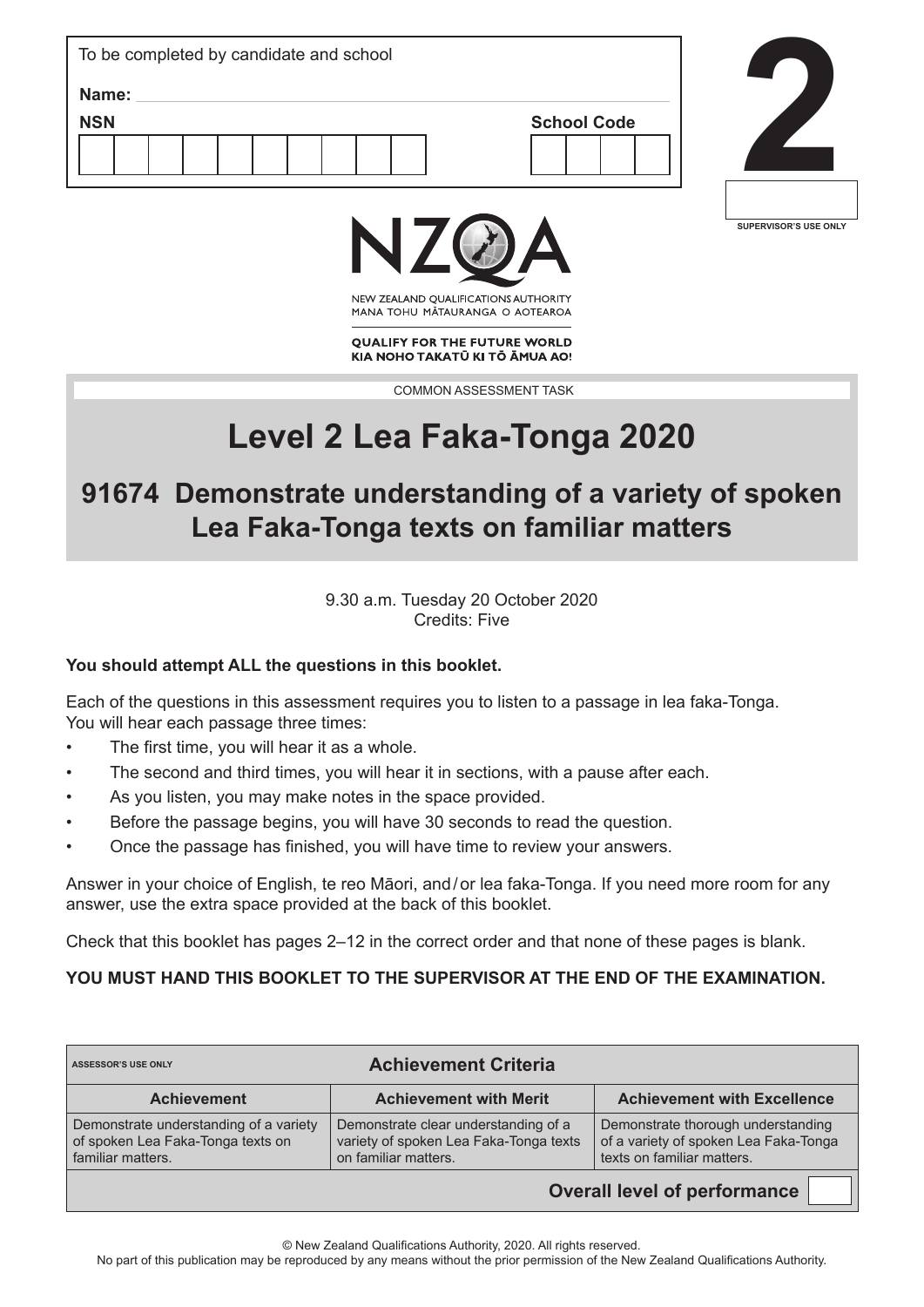## **FIRST PASSAGE:** *Ko e fāmili ʻo e ʻaneafi* **(The family of yesteryear)**

*Fanongo ki he talanoa fekauʻaki mo e ongo fāmili ko ʻeni´ – ko e fāmili mei he taʻu taha hiva onongofulu tupu´ mo e fāmili ʻo e ʻaho´ ni. Ngāueʻaki ia ke tali ʻa e Fehuʻi ʻUluaki.*

Listen to a story about two families – the first from the 1960s and the second from today. Refer to it in your answer to Question One.

**LISTENING NOTES**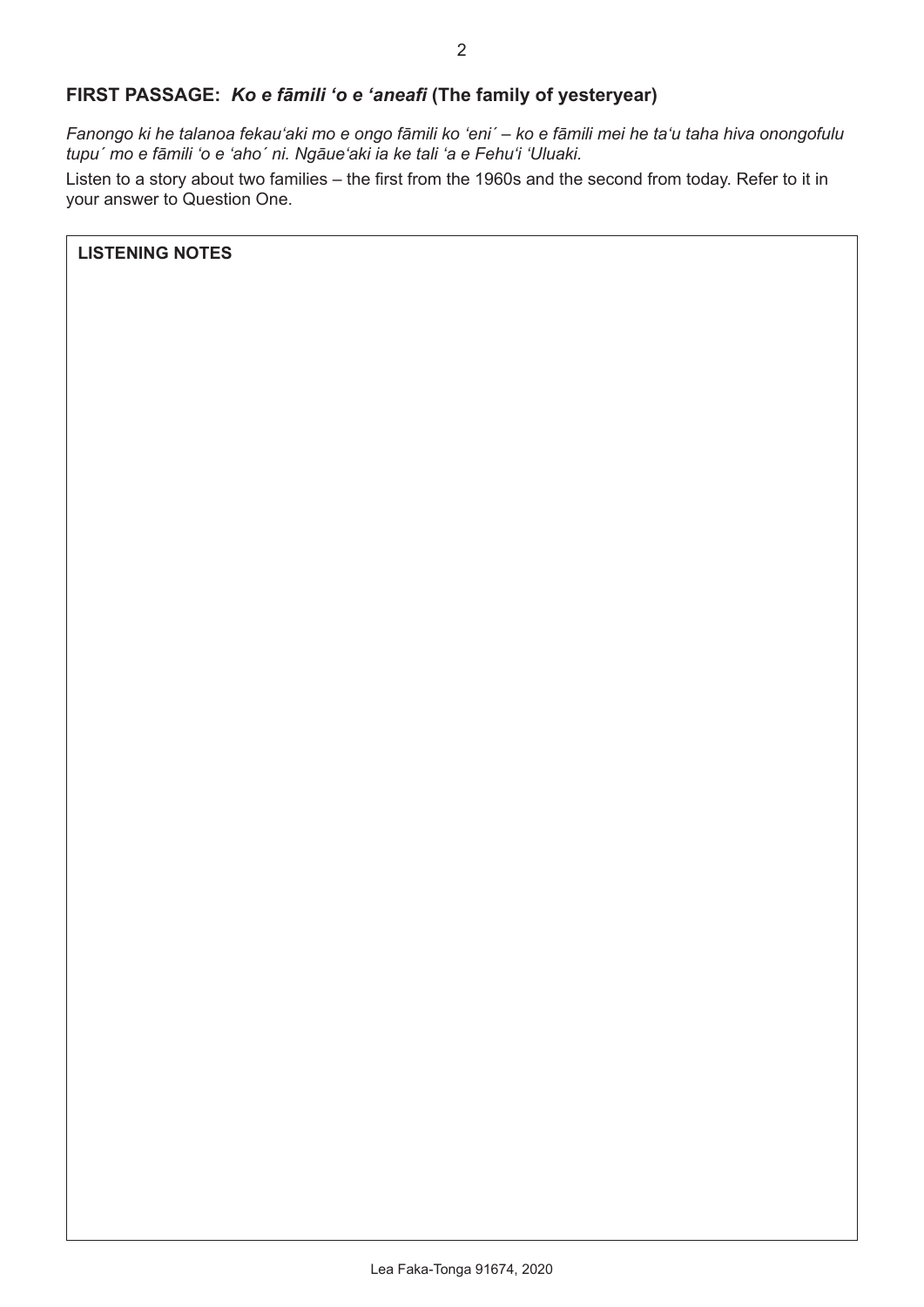## **QUESTION ONE**

| (i)  | Fāmili 'o e 1960 (1960s family): _                                                                                    |  |  |  |  |
|------|-----------------------------------------------------------------------------------------------------------------------|--|--|--|--|
|      |                                                                                                                       |  |  |  |  |
|      |                                                                                                                       |  |  |  |  |
|      | <u> 1989 - Jan Samuel Barbara, margaret eta bat zuen 1989an bat zuen bat zuen bat zuen bat zuen bat zuen bat zuen</u> |  |  |  |  |
|      |                                                                                                                       |  |  |  |  |
|      |                                                                                                                       |  |  |  |  |
|      |                                                                                                                       |  |  |  |  |
|      |                                                                                                                       |  |  |  |  |
|      |                                                                                                                       |  |  |  |  |
|      |                                                                                                                       |  |  |  |  |
|      |                                                                                                                       |  |  |  |  |
|      | <u> 1989 - Johann Stoff, amerikansk politiker (d. 1989)</u>                                                           |  |  |  |  |
|      |                                                                                                                       |  |  |  |  |
|      |                                                                                                                       |  |  |  |  |
|      |                                                                                                                       |  |  |  |  |
|      |                                                                                                                       |  |  |  |  |
|      |                                                                                                                       |  |  |  |  |
|      |                                                                                                                       |  |  |  |  |
|      |                                                                                                                       |  |  |  |  |
|      |                                                                                                                       |  |  |  |  |
|      |                                                                                                                       |  |  |  |  |
|      |                                                                                                                       |  |  |  |  |
|      |                                                                                                                       |  |  |  |  |
|      |                                                                                                                       |  |  |  |  |
| (ii) |                                                                                                                       |  |  |  |  |
|      |                                                                                                                       |  |  |  |  |
|      |                                                                                                                       |  |  |  |  |
|      |                                                                                                                       |  |  |  |  |
|      |                                                                                                                       |  |  |  |  |

3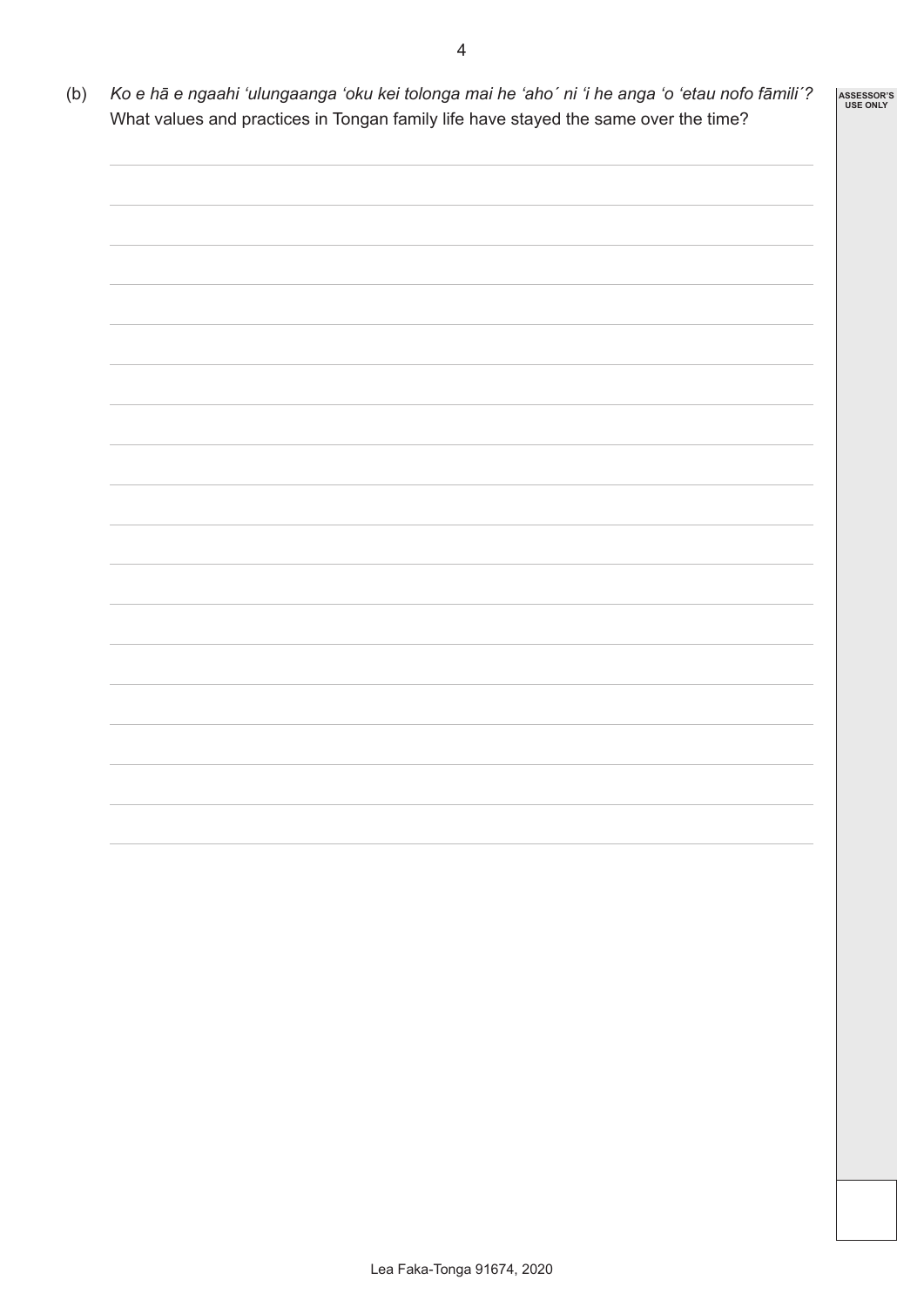**This page has been deliberately left blank. The examination continues on the following page.**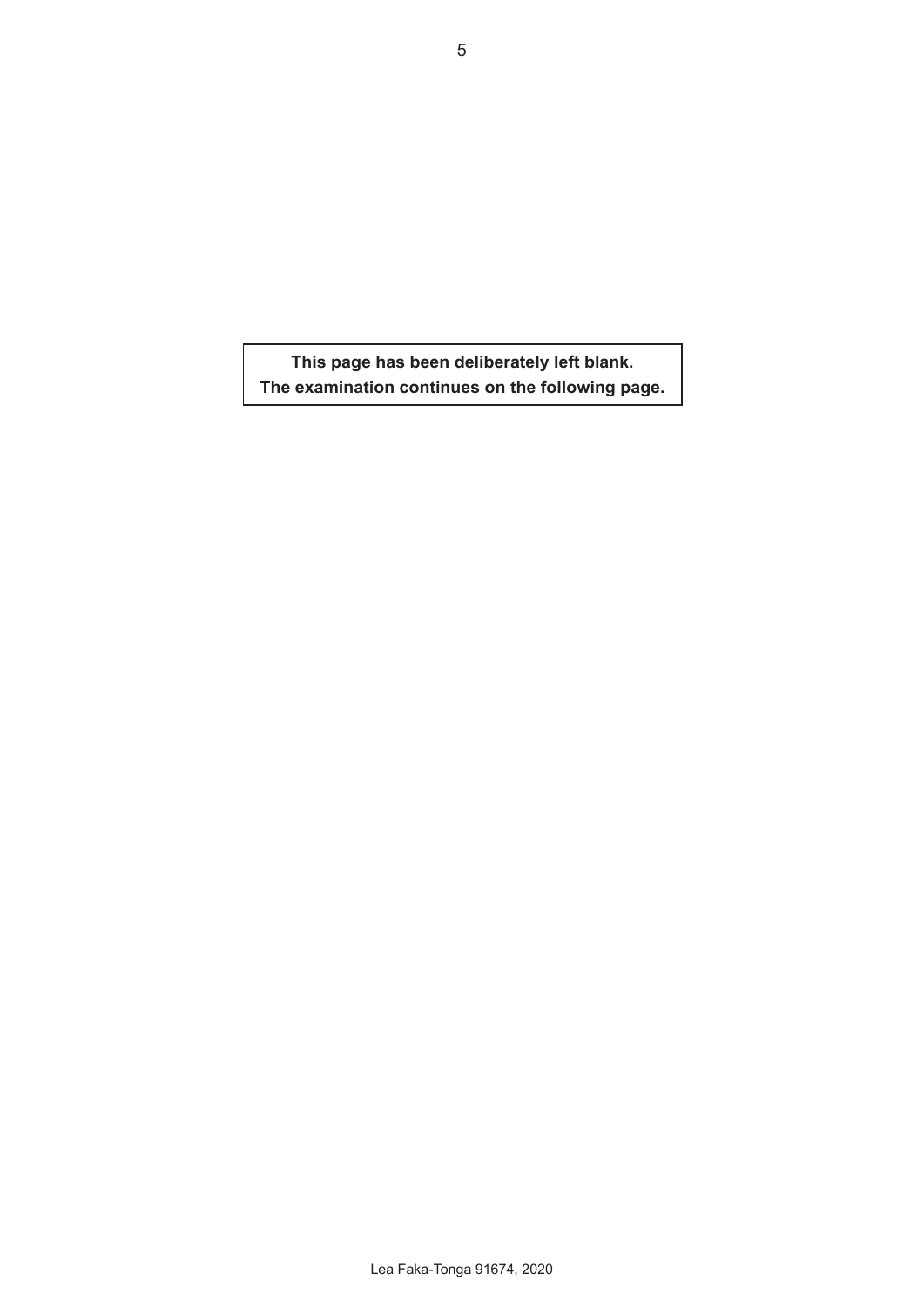#### **SECOND PASSAGE:** *'Initaviu* **(Interview)**

*Fanongo ki he ʻinitaviu ʻo Sonatane, tangata ʻakapulu ʻiloa. Ko e Fehuʻi Ua´ ʻoku fakatefito ia he konga tohi ko ʻeni´.*

Listen to an interview with Sonatane, who is a well-known rugby player. Refer to this interview in your answer to Question Two.

**LISTENING NOTES**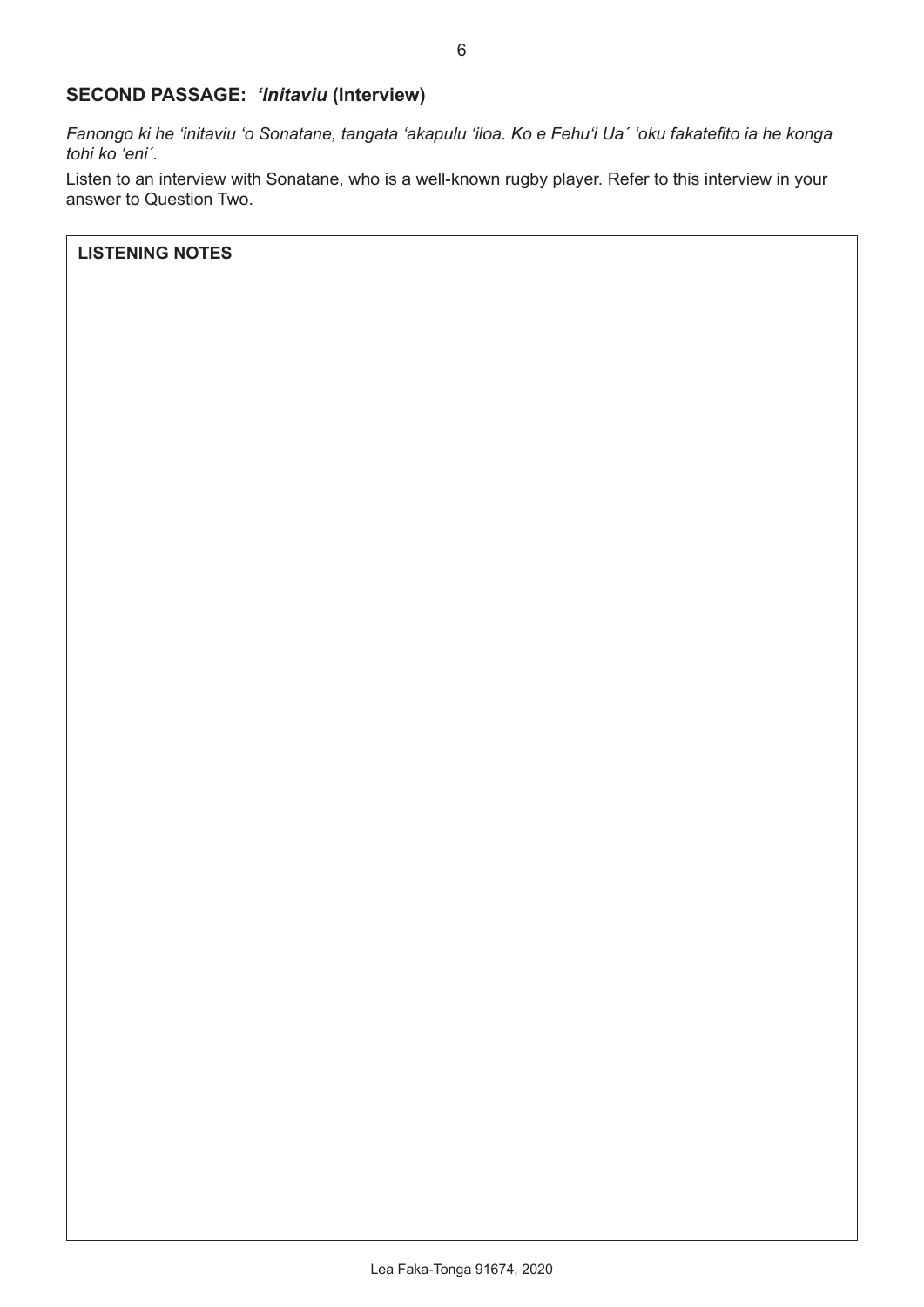(a) *Fakamatalaʻi mai ʻa e toʻonga moʻui ʻa Sonatane mo hono famili´.* Describe Sonatane's life and family today.



*Please turn over* ➤

**ASSESSOR'S USE ONLY**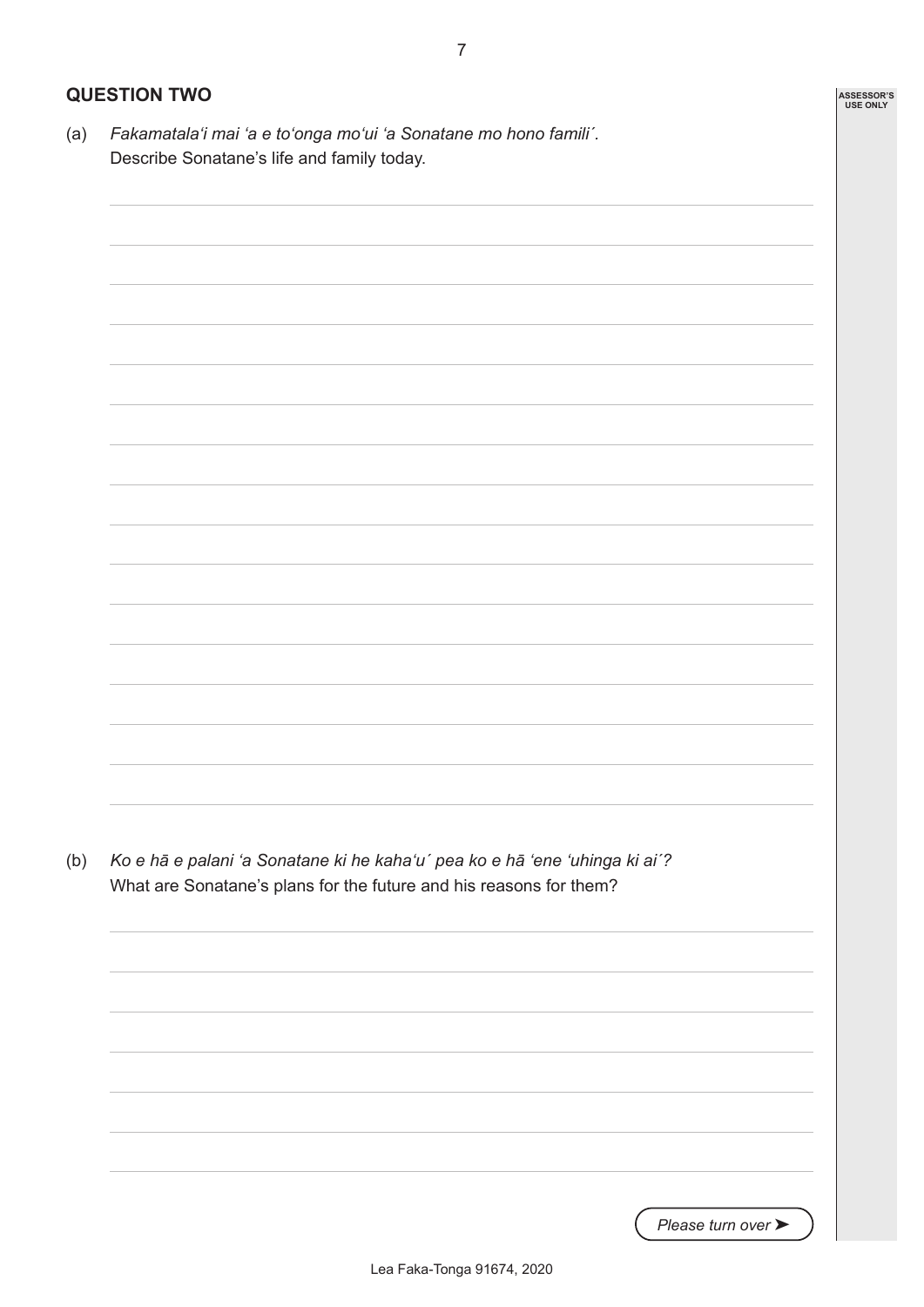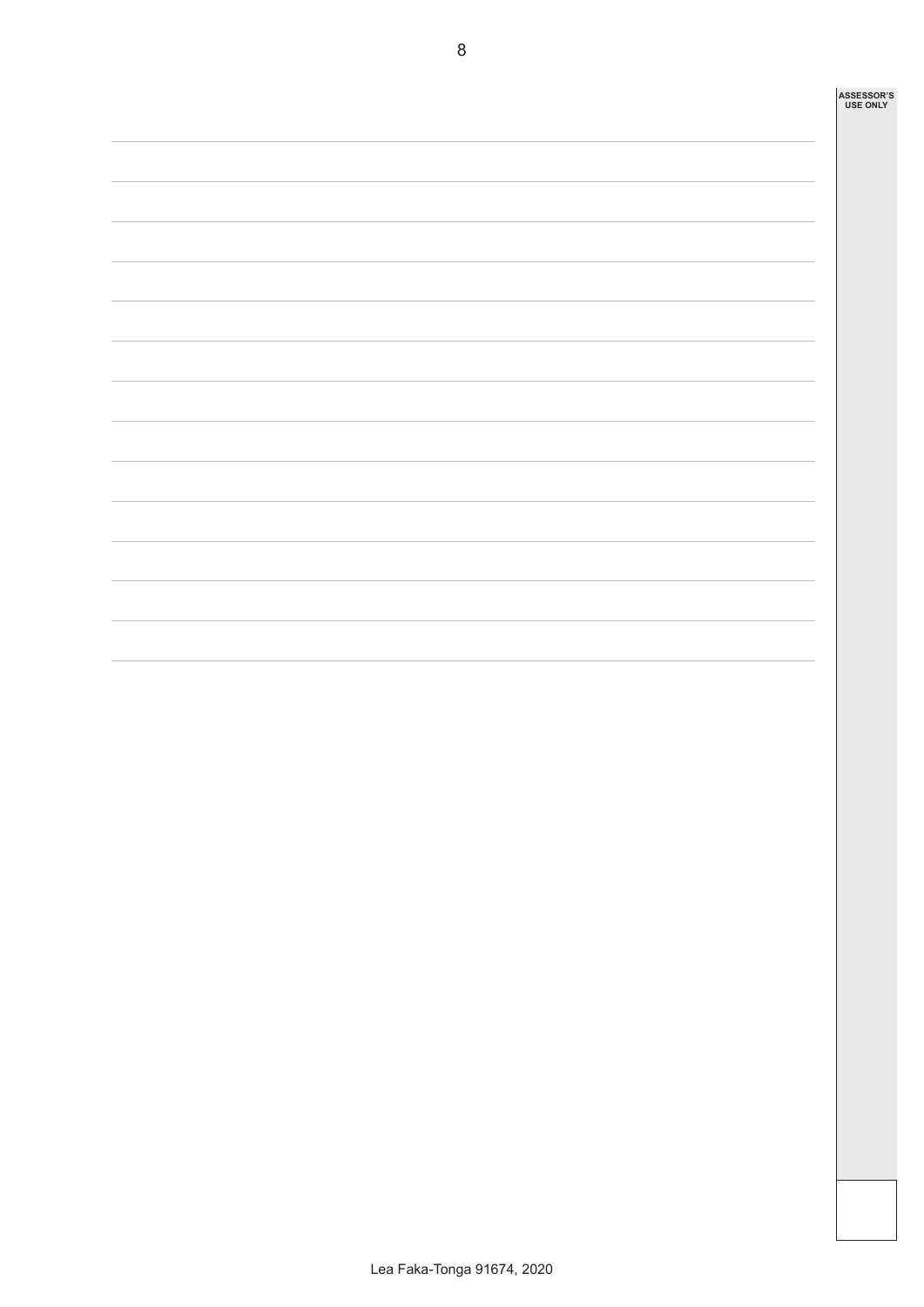**This page has been deliberately left blank. The examination continues on the following page.**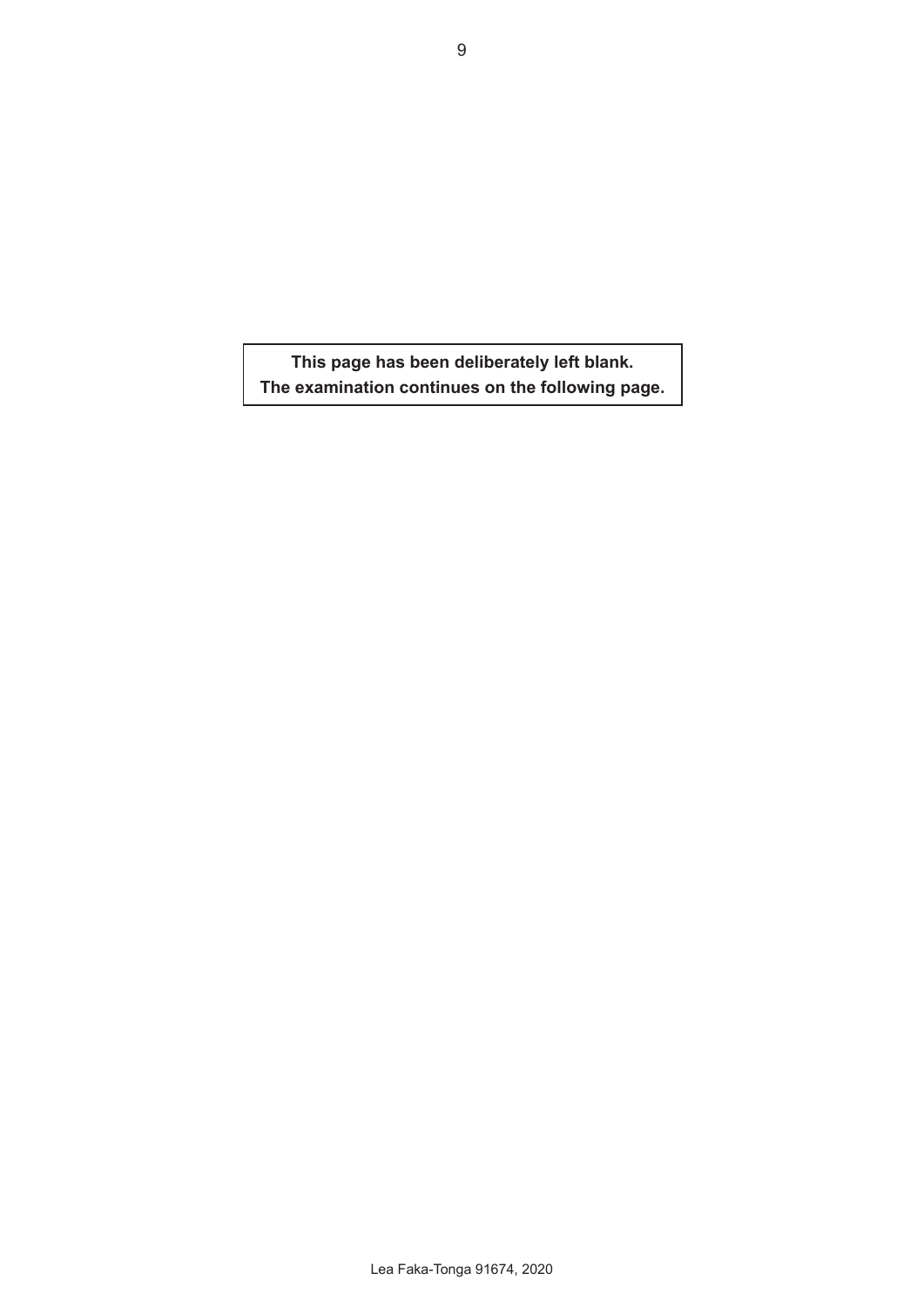#### **THIRD PASSAGE:** *Ko e folau fakahisitōlia* **(A historic trip)**

*Fanongo ki he talanoa ʻo e folau fakahisitōlia´. Ko e Fehuʻi Tolu´ ʻoku fakatefito ia he konga tohi ko ʻeni´.* Listen to a description of a historic trip. Refer to this passage in your answer to Question Three.

**LISTENING NOTES**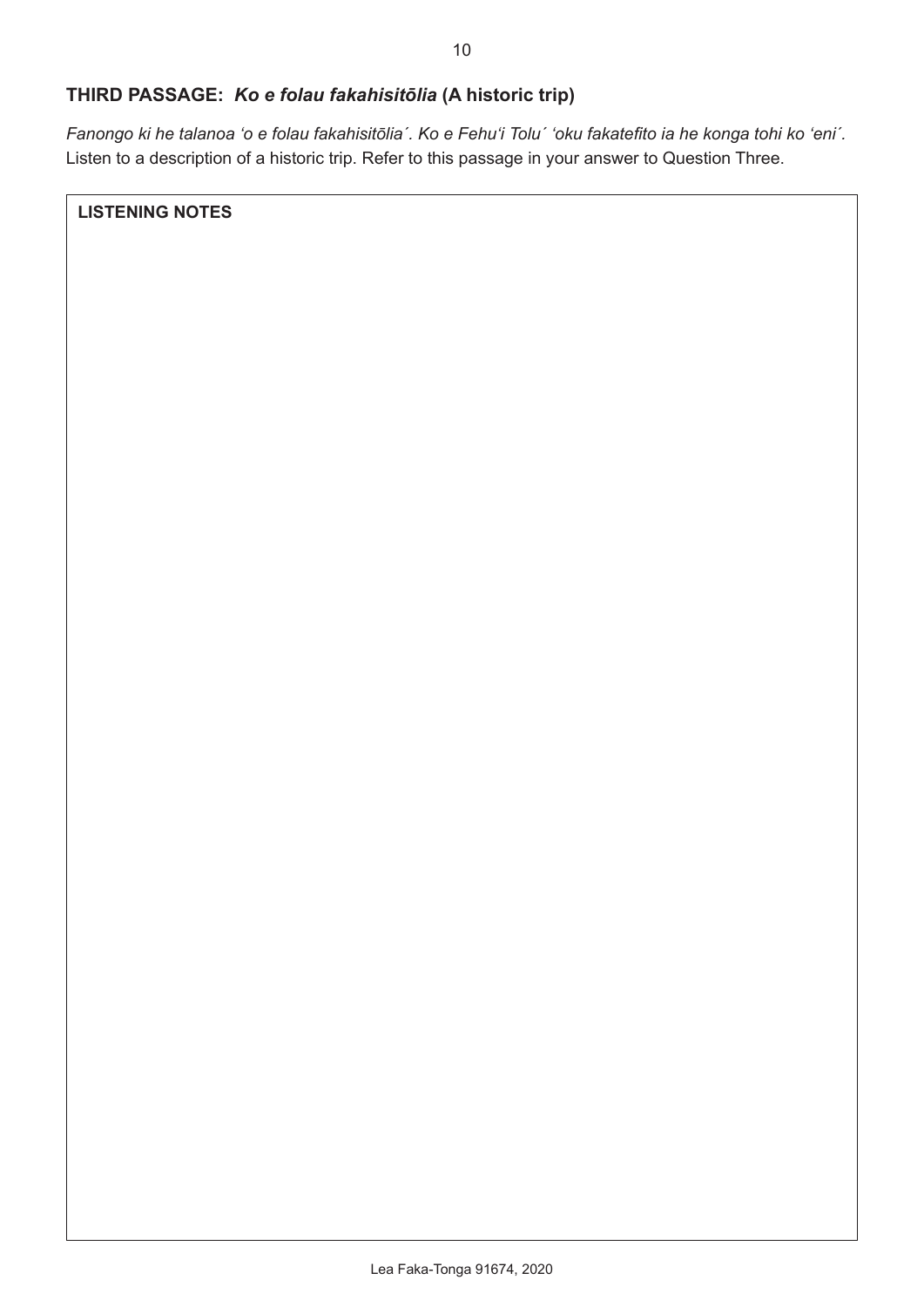## **QUESTION THREE**

(a) *Ko e hā e ngaahi meʻa naʻa´ ne fiefia ai he folau´ pea ko e hā hono ʻuhinga´?* What did the speaker enjoy and why?



(b) *Ko e hā fua e ngaahi fakafōtunga ʻa e kakai Tonga´ ʻoku´ ne talaki ai Ko Tonga, ʻOtu Motu Anga-ʻOfa´. Fakamatalaʻi hoʻo tali´ pea´ ke ʻomai mo ha fakatātā mei´ he konga tohi´ ke ne poupouʻi hoʻo tali´.*

What did the Tongan people do that made others call Tonga the Friendly Islands? Explain, using examples from the text to support your answer.

**ASSESSOR'S USE ONLY**